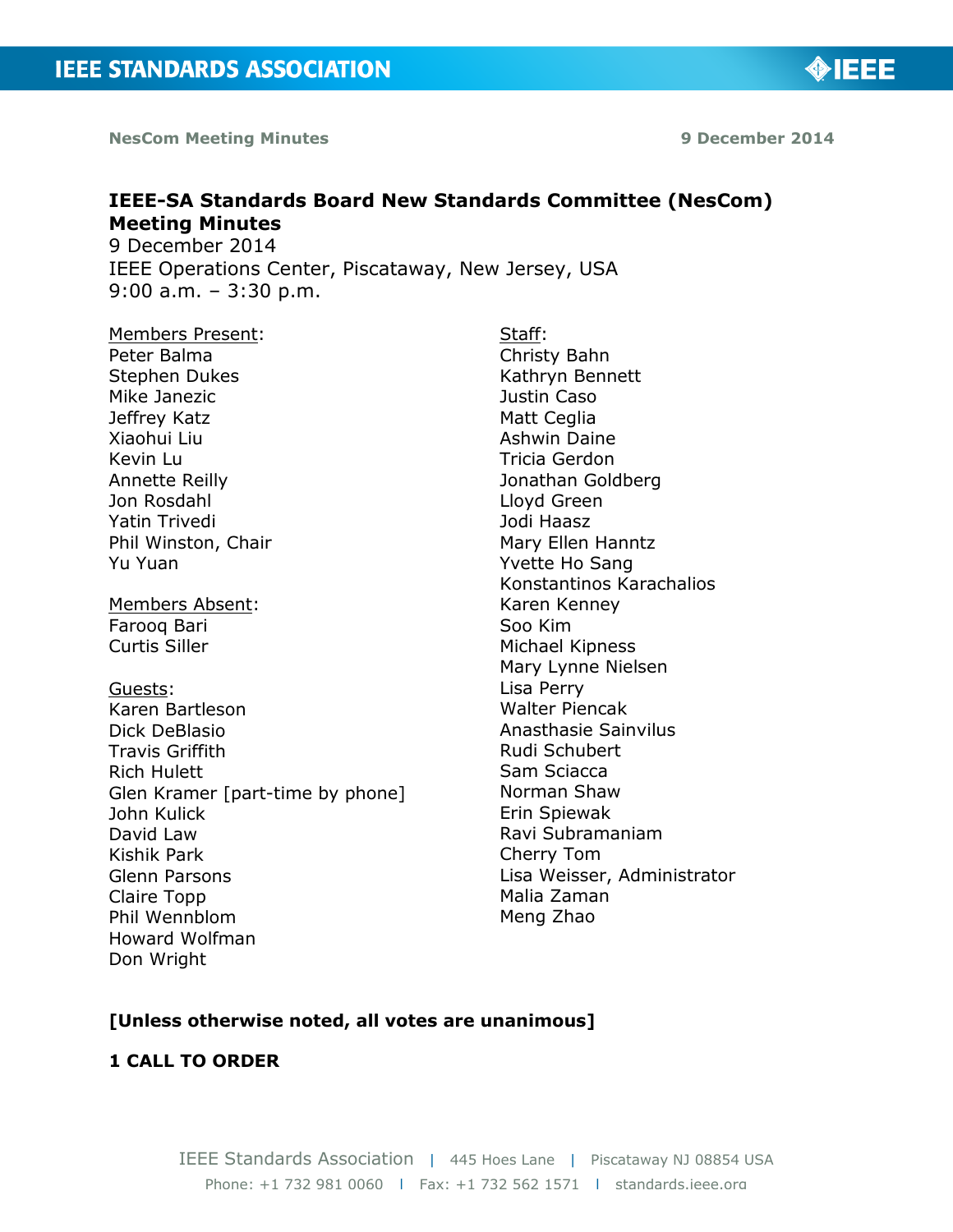Chair Winston called the meeting to order at 9:00 a.m. There was a round of introductions by all present.

### **2 REVIEW OF AGENDA**

Chair Winston noted that consideration of P1904.3 would occur at 1:00 p.m. to enable the Working Group Chair to join the discussion by phone.

There was a motion to approve the agenda. There was no objection to unanimous consent.

#### **2.1 Consent Agenda**

#### **2.1.1 Withdrawal Requests**

IEEE Engineering in Medicine and Biology Society/IEEE 11073TM Standards **Committee** 

#### **P11073-10201**

Standard for Health Informatics - Point-of-Care Medical Device Communication - Domain Information Model

*Recommendation: Approve PAR withdrawal*

### **P11073-10413**

Standard for Health Informatics - Personal Health Device Communication - Device Specialization - Respiration Rate Monitor

**Recommendation: Approve PAR withdrawal**

#### **P11073-10417a**

Health Informatics - Personal Health Device Communication Part 10417: Device Specialization - Glucose Meter Amendment 1 *Recommendation: Approve PAR withdrawal*

IEEE Industry Applications Society/Technical Books Coordinating Committee

#### **P3005.3**

Recommended Practice for the Application of Stored-Energy Systems for Use in Emergency and Stand-By Power Systems

*Recommendation: Approve PAR withdrawal*

#### IEEE Power and Energy Society/Transformers

#### **PC57.13-2008/Cor 1**

Standard Requirements for Instrument Transformers - Corrigendum 1: Figure 3 **Correction** 

*Recommendation: Approve PAR withdrawal*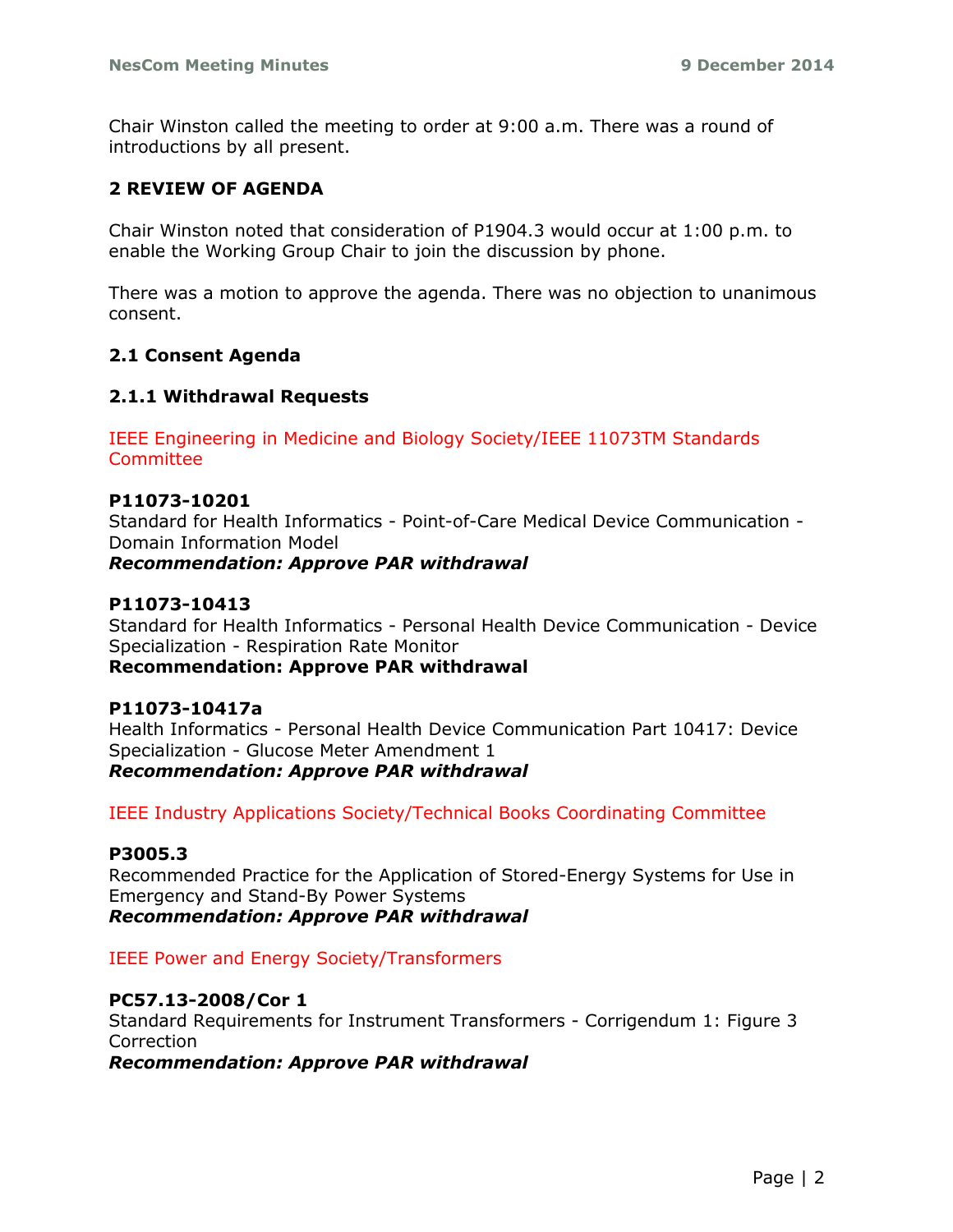## **PC57.121a**

Guide for Acceptance and Maintenance of Less Flammable Hydrocarbon Insulating Liquid in Transformers: Amendment a

*Recommendation: Approve PAR withdrawal*

## **PC57.136**

Guide for Sound Level Abatement and Determination for Liquid-Immersed Power Transformers and Shunt Reactors Rated Over 500 kVA *Recommendation: Approve PAR withdrawal*

IEEE-SASB Coordinating Committees/SCC31 - Automatic Meter Reading and Energy Management

## **P1704**

Standard for Utility Industry End Device Communications Module *Recommendation: Approve PAR withdrawal*

## **2.1.2 PARs to be Administratively Withdrawn**

**P1817** (C/MSC) Standard for Consumer-Ownable Digital Personal Property (New PAR)

## **P1828** (C/S2ESC)

Standard for Systems with Virtual Components (New PAR)

## **P1680.5** (C/SAB)

Standard for Environmental Assessment of Mobile Devices (New PAR)

## **P1149.1.1** (C/TT)

Standard for Test Access Port Interface for Connection to Test Data Registers (New PAR)

## **P1820** (DEI/SC)

Guide on the Selection of Transmission and Distribution Insulators with Respect to Cold Weather Conditions (New PAR)

## **P1451.5-2007/Cor 1** (IM/ST)

IEEE Standard for a Smart Transducer Interface for Sensors and Actuator – Wireless Communication Protocols and Transducer Electronic Data Sheet (TEDS) Formats – Corrigendum 1 (New PAR)

**P1289** (PE/NPE)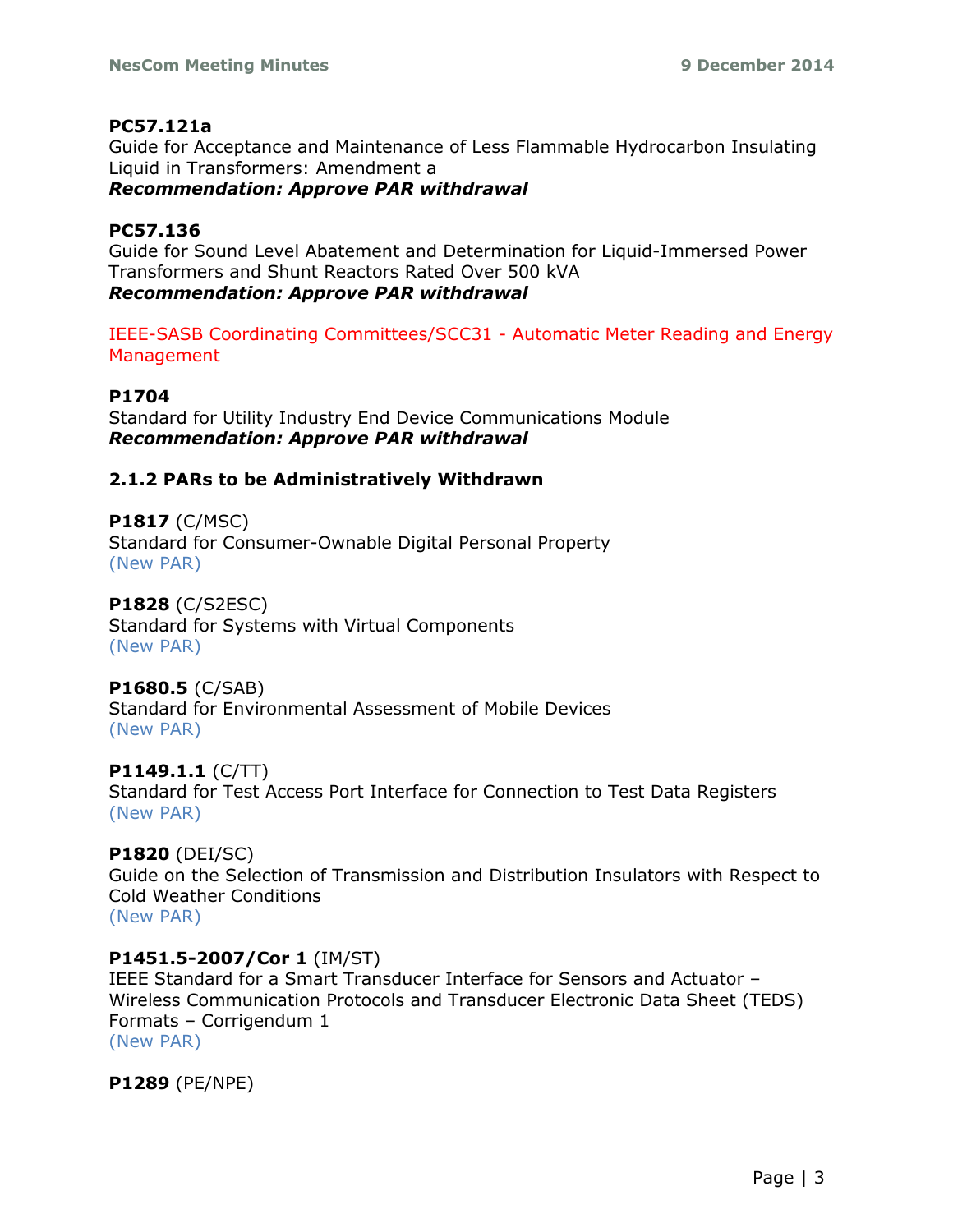Guide for the Application of Human Factors Engineering in the Design of Computer-Based Monitoring and Control Displays for Nuclear Power Generating Stations and Other Nuclear Facilities

(Revision PAR)

#### **PC62.62a** (PE/SPDLV)

IEEE Standard Test Specifications for Surge Protective Devices for Low Voltage AC Power Circuits Amendment: Annex C (Informative) – Temporary Overvoltage (TOV) Test

(New PAR)

## **PC37.2a** (PE/SUB)

IEEE Standard Electrical Power System Device Function Numbers, Acronyms, and Contact Designations: Amendment to Device 7 Definition and to Device 16 Suffix Letter Usage, Revision of One and Addition of New Acronyms (New PAR)

#### **P519.1** (PE/T&D)

Guide for Applying Harmonic Limits on Power Systems (New PAR)

#### **3 APPROVAL OF MINUTES FROM THE 20 August 2014 MEETING**

There was a motion to approve the 20 August 2014 NesCom meeting minutes. There was no objection to unanimous consent.

#### **4 PARS FOR DISCUSSION**

#### **4.1 Modified PARs**

IEEE Industry Applications Society/Technical Books Coordinating Committee

#### **P3005.4**

Recommended Practice for Design and Operational Considerations for Improving the Reliability of Emergency and Stand-By Power Systems *Recommendation: Approve modified PAR*

#### IEEE Nanotechnology Council/Standards Committee

#### **P62659**

Standard for Large Scale Manufacturing of Nanoelectronics *Recommendation: Approve modified PAR*

#### IEEE Power and Energy Society/Substations

#### **P1402**

Guide for Physical Security of Electric Power Substations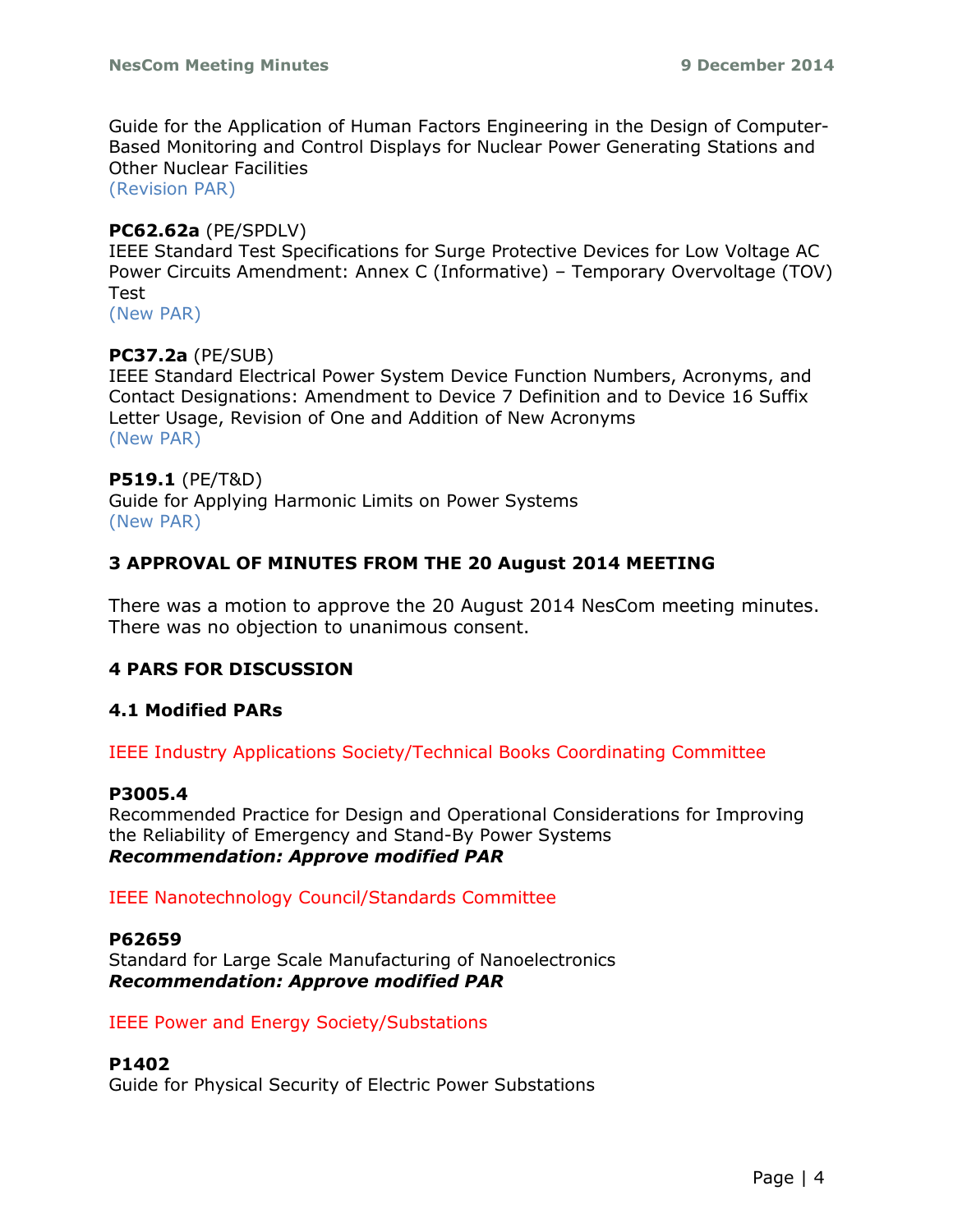## *Recommendation: Approve modified PAR*

IEEE Power and Energy Society/Transformers

## **P60076-16**

Power Transformers - Part 16: Transformers for Wind Turbine Application *Recommendation: Approve modified PAR*

## **PC57.12.59**

Guide for Dry-Type Transformer Through-Fault Current Duration *Recommendation: Approve modified PAR*

## **PC57.153**

Guide for Paralleling Regulating Transformers *Recommendation: Approve modified PAR* 

## **PC57.157**

Conducting Functional Life Tests on Switch Contacts Used in Insulating Liquid Filled Transformers

*Recommendation: Approve modified PAR* 

IEEE Reliability Society/IEEE Reliability

## **P61014**

Standard for Programmes for Reliability Growth *Recommendation: Approve modified PAR*

## IEEE-SASB Coordinating Committees/SCC39 - International Committee on Electromagnetic Safety

## **P62704-3**

Determining the Peak Spatial-Average Specific Absorption Rate (SAR) in the Human Body from Wireless Communications Devices, 30 MHz - 6 GHz Part 3: Specific Requirements for using the Finite Difference Time Domain (FDTD) Method for SAR Calculations of Mobile Phones

*Recommendation: Approve modified PAR*

## **4.2 Extension Requests**

## IEEE Computer Society/Information Assurance

## **P1667**

Standard for Discovery, Authentication, and Authorization in Host Attachments of Storage Devices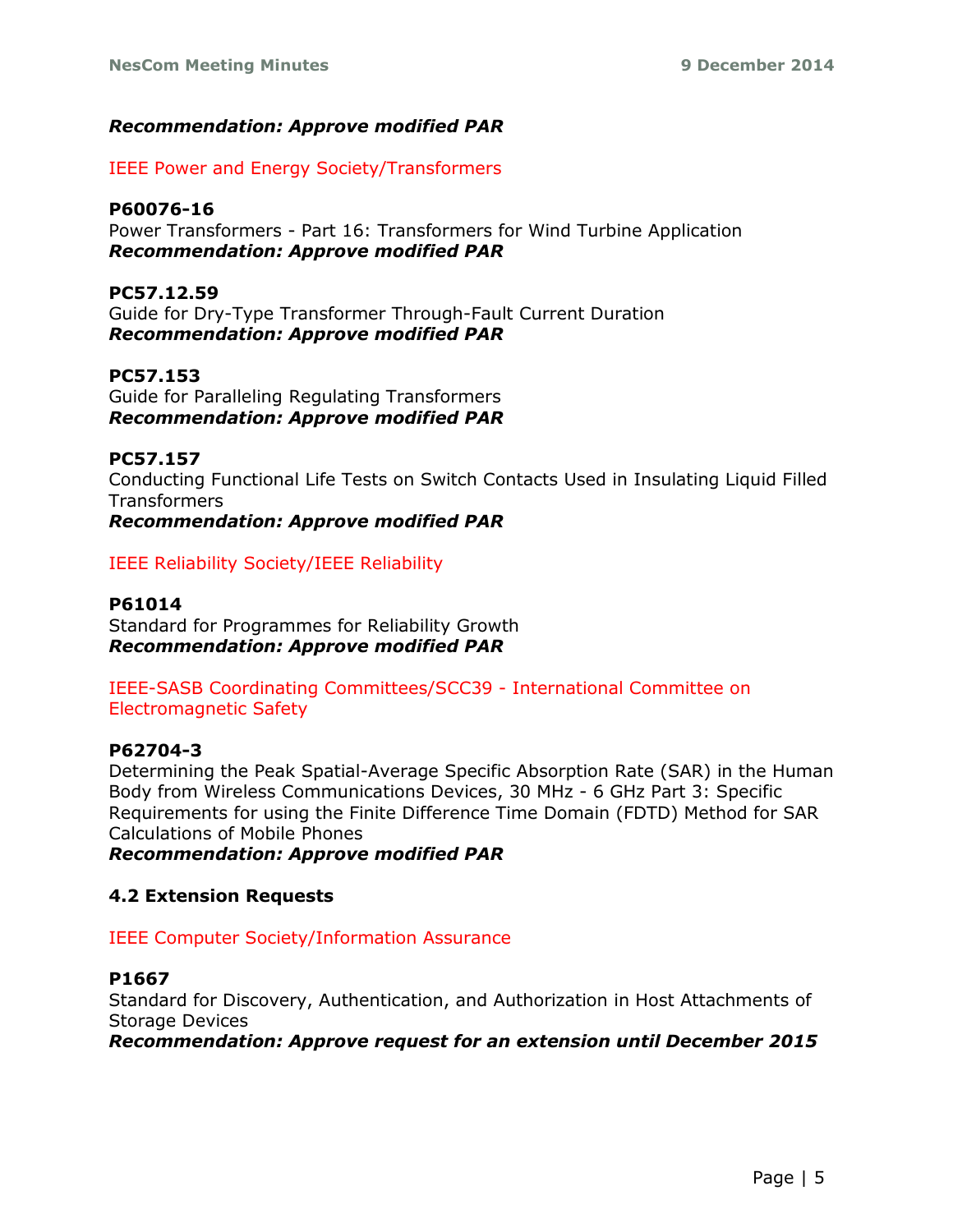### IEEE Computer Society/Learning Technology

#### **P1484.13.6**

Recommended Practice for Learning Technology - Open Archives Initiative Object Reuse and Exchange Abstract Model (OAI-ORE) - Mapping to the Conceptual Model for Resource Aggregation

*Recommendation: Approve request for an extension until December 2015*

IEEE Computer Society/Software & Systems Engineering Standards Committee

#### **P1062**

Recommended Practice for Software Acquisition *Recommendation: Approve request for an extension until December 2015*

IEEE Computer Society/Simulation Interoperability Stds Organization/Stds Activities **Committee** 

#### **P1278.2**

Standard for Distributed Interactive Simulation (DIS) - Communication Services and Profiles *Recommendation: Approve request for an extension until December 2015*

IEEE Computer Society/Test Technology

#### **P1804**

Standard for Fault Accounting and Coverage Reporting to Digital Modules (FACR) *Recommendation: Approve request for an extension until December 2015*

IEEE Engineering in Medicine and Biology Society/IEEE 11073TM Standards **Committee** 

#### **P11073-10101**

Standard for ISO/11073-10101:2004, Health Informatics - Point-of-Care Medical Device Communication - Nomenclature

*Recommendation: Approve request for an extension until December 2016*

#### **P11073-10419**

Standard for Health Informatics - Personal Health Device Communication - Device Specialization - Insulin Pump

*Recommendation: Approve request for an extension until December 2015*

#### **P11073-20101**

Standard for ISO/11073-20101:2004, Health Informatics - Point-of-Care Medical Device Communication – Application Profile - Base Standard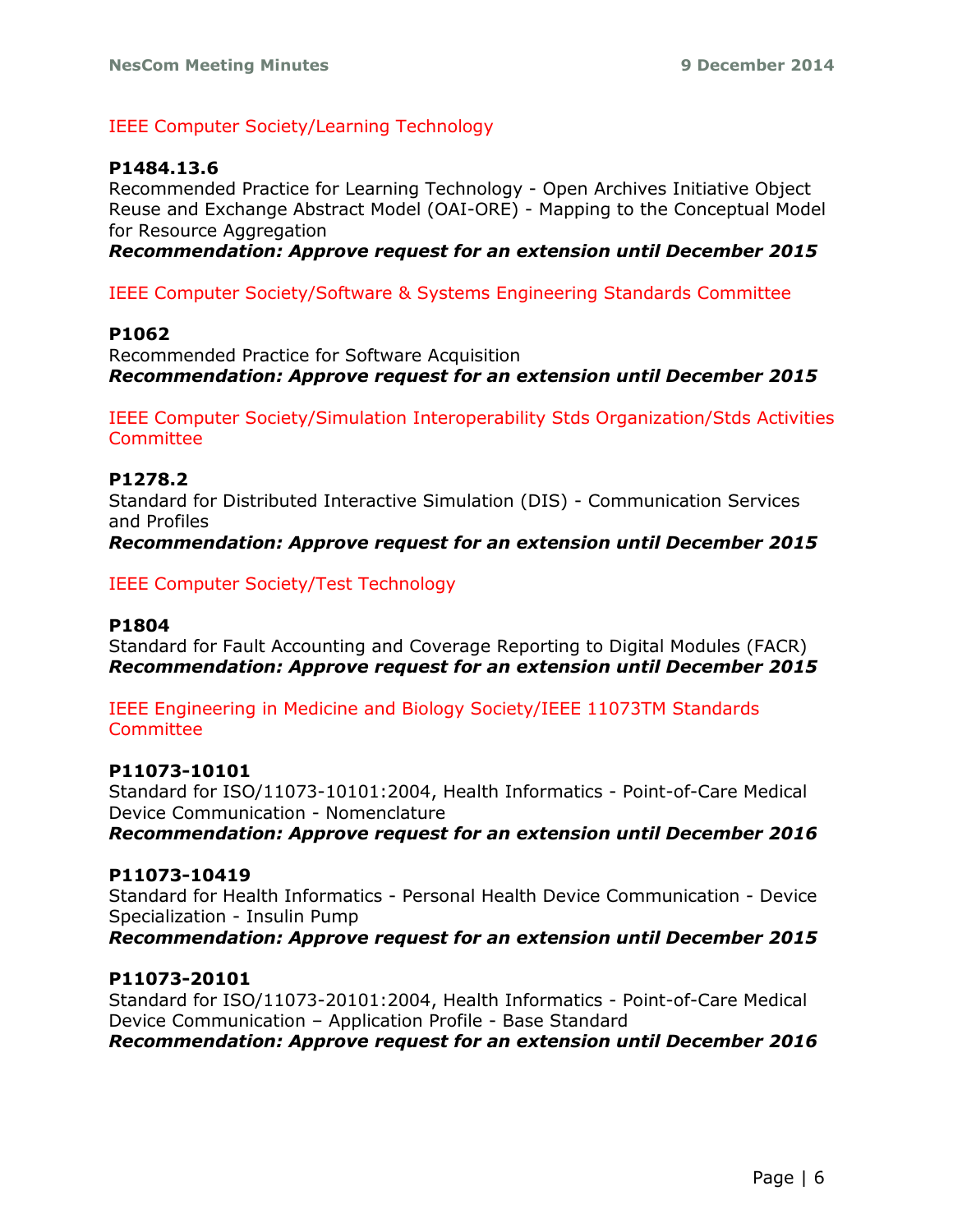## IEEE Industry Applications Society/Petroleum & Chemical Industry

### **P45.3**

Recommended Practice for Shipboard Electrical Installations - Systems Engineering *Recommendation: Approve request for an extension until December 2015*

### **P45.4**

Recommended Practice for Electrical Installations on Shipboard - Marine Sectors and Mission Systems

*Recommendation: Defer until January 2015 Continuous Process teleconference [8 in favor, 1 opposed]*

### **P45.6**

Recommended Practice for Electrical Installations on Shipboard - Electrical Testing *Recommendation: Approve request for an extension until December 2016 [8 in favor, 1 opposed]*

### **P1242**

Guide for Specifying and Selecting Power, Control, and Special-Purpose Cable for Petroleum and Chemical Plants

*Recommendation: Approve request for an extension until December 2016*

### **P60079-30-1**

Explosive Atmospheres - Part 30-1: Electrical Resistance Trace Heating - General and Testing Requirements

*Recommendation: Approve request for an extension until December 2016*

#### **P60079-30-2**

Explosive Atmospheres - Part 30-2: Electrical Resistance Trace Heating - Application Guide for Design, Installation, and Maintenance *Recommendation: Approve request for an extension until December 2016*

IEEE Industry Applications Society/Technical Books Coordinating Committee

### **P3002.2**

Recommended Practice for Conducting Load-Flow Studies of Industrial and Commercial Power Systems

*Recommendation: Approve request for an extension until December 2015*

## **P3002.3**

Recommended Practice for Conducting Short-Circuit Studies of Industrial and Commercial Power Systems

*Recommendation: Approve request for an extension until December 2015*

## **P3002.7**

Recommended Practice for Conducting Motor-Starting Studies in Industrial and Commercial Power Systems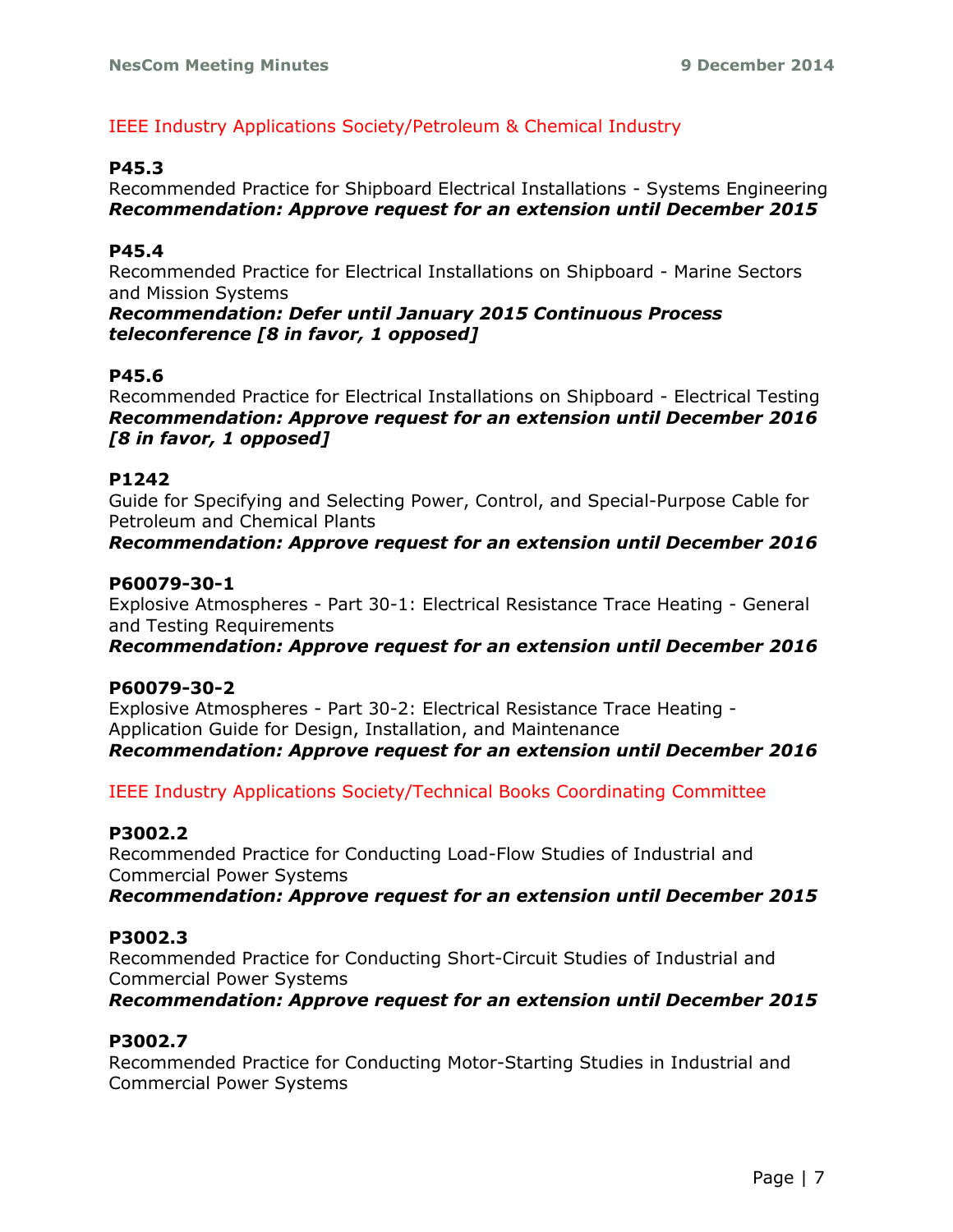### *Recommendation: Approve request for an extension until December 2015*

#### **P3002.8**

Recommended Practice for Conducting Harmonic-Analysis Studies of Industrial and Commercial Power Systems

*Recommendation: Approve request for an extension until December 2015*

#### **P3002.9**

Recommended Practice for Conducting Switching-Transient Studies of Industrial and Commercial Power Systems

#### *Recommendation: Disapprove request for an extension*

### **P3003.1**

Recommended Practice for the System Grounding of Industrial and Commercial Power Systems

*Recommendation: Approve request for an extension until December 2016*

## **P3004.3**

Recommended Practice for the Application of Low-Voltage Fuses in Industrial and Commercial Power Systems

*Recommendation: Approve request for an extension until December 2016*

#### **P3004.8**

Recommended Practice for Motor Protection in Industrial and Commercial Power Systems

*Recommendation: Approve request for an extension until December 2016*

#### **P3004.10**

Recommended Practice for Generator Protection in Industrial and Commercial Power Systems

*Recommendation: Approve request for an extension until December 2016*

#### **P3004.11**

Recommended Practice for Bus and Switchgear Protection in Industrial and Commercial Power Systems

*Recommendation: Approve request for an extension until December 2016*

#### **3005.4**

Recommended Practice for Improving the Reliability of Emergency and Stand-By Power Systems

*Recommendation: Defer until January 2015 Continuous Process teleconference*

### **P3005.7**

Recommended Practice for the Application of Metering for Energy Management of Industrial and Commercial Power Systems

*Recommendation: Defer until January 2015 Continuous Process teleconference*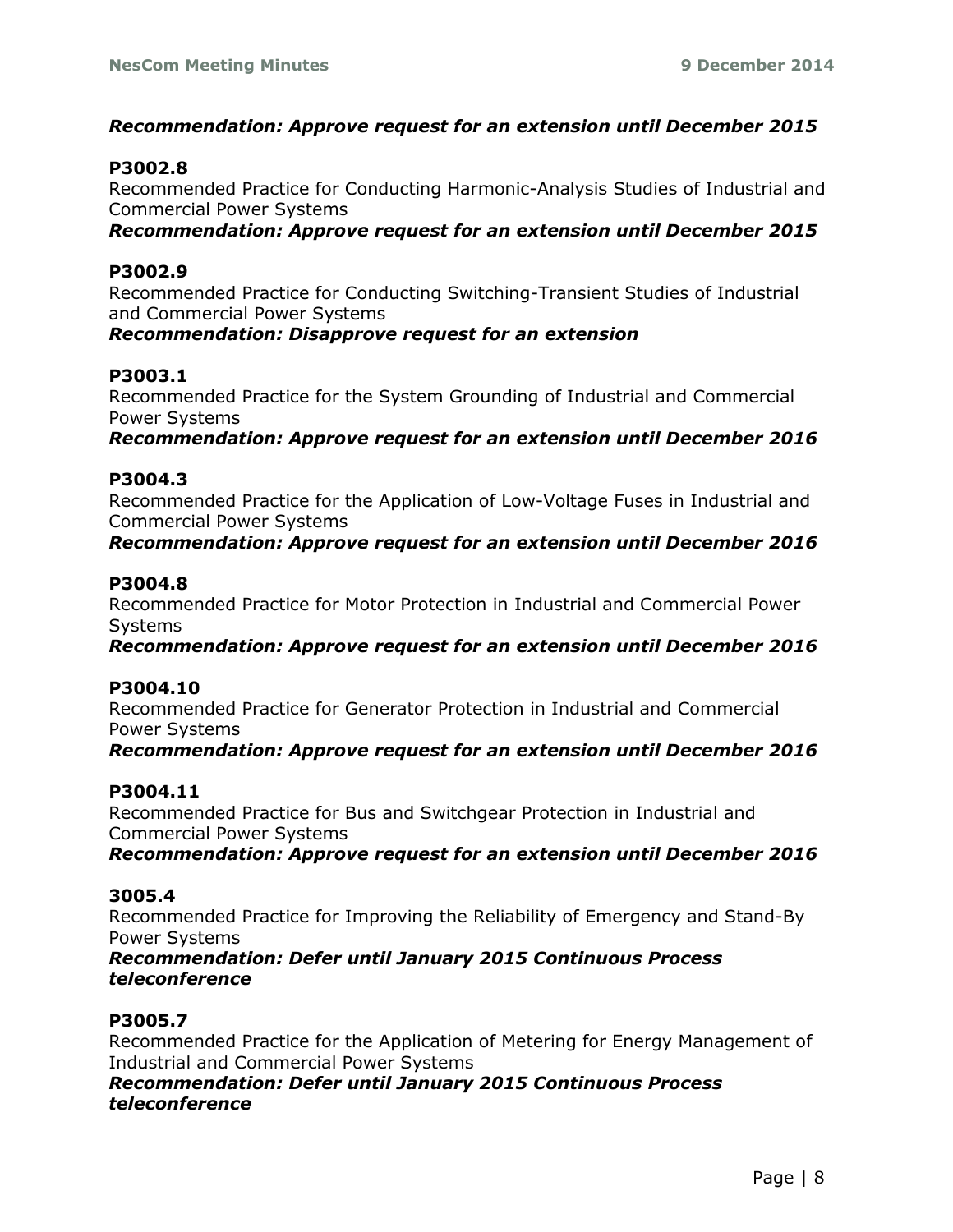#### **P3006.8**

Recommended Practice for Analyzing Reliability Data for Equipment Used in Industrial and Commercial Power Systems *Recommendation: Approve request for an extension until December 2016*

IEEE Instrumentation and Measurement Society/TC4 - High Frequency **Measurement** 

#### **P378**

Recommended Practice for Scattering Parameter Measurements and Uncertainty Analysis Using Network Analyzers

*Recommendation: Approve request for an extension until December 2016*

IEEE Instrumentation and Measurement Society/ TC9 - Sensor Technology

#### **P1451.4a**

IEEE Standard for A Smart Transducer Interface for Sensors and Actuators - Mixed-Mode Communication Protocols and Transducer Electronic Data Sheet (TEDS) Formats - Amendment *Recommendation: Approve request for an extension until December 2016*

IEEE Power and Energy Society/Energy Development & Power Generation

#### **P810**

Standard for Hydraulic Turbine and Generator Shaft Couplings and Shaft Runout **Tolerances** 

*Recommendation: Approve request for an extension until December 2015*

IEEE Power and Energy Society/Electric Machinery

#### **P112**

Standard Test Procedure for Polyphase Induction Motors and Generators *Recommendation: Approve request for an extension until December 2015*

#### **P117**

Standard Test Procedure for Thermal Evaluation of Systems of Insulating Materials for Random-Wound AC Electric Machinery

*Recommendation: Approve request for an extension until December 2015*

#### IEEE Power and Energy Society/Insulated Conductors

#### **P400.4**

Guide for Field-Testing of Shielded Power Cable Systems Rated 5 kV and Above with Damped Alternating Current Voltage (DAC)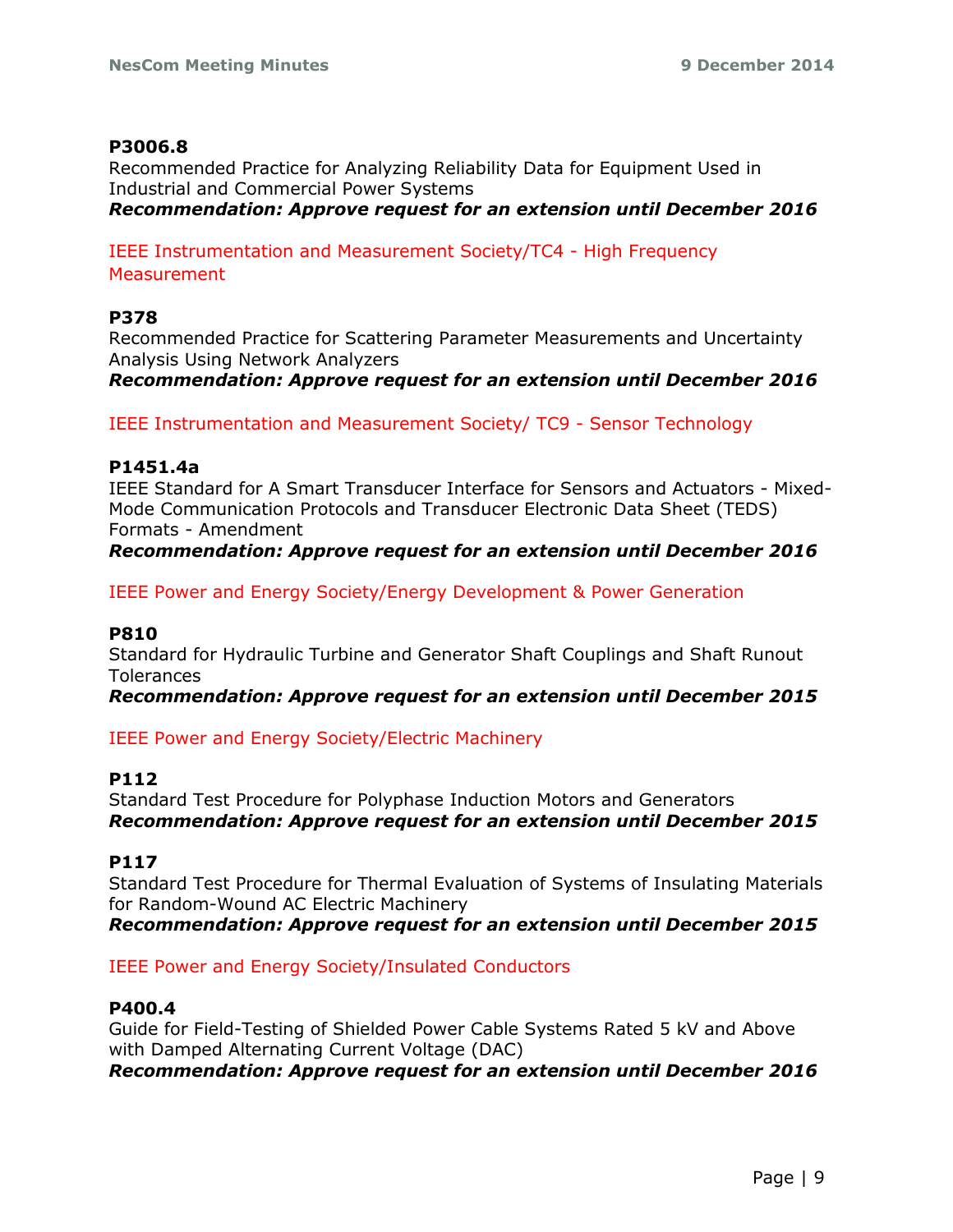#### **P442**

Guide for Soil Thermal Resistivity Measurement *Recommendation: Approve request for an extension until December 2016*

#### IEEE Power and Energy Society/Nuclear Power Engineering

#### **P1290**

Guide for Motor Operated Valve (MOV) Motor Application, Protection, Control, and Testing in Nuclear Power Generating Stations *Recommendation: Approve request for an extension until December 2015*

IEEE Power and Energy Society/Power System Relaying

#### **PC37.241**

Guide for Application of Optical Instrument Transformers for Protective Relaying *Recommendation: Approve request for an extension until December 2016*

#### **PC37.243**

Guide for Application of Digital Line Current Differential Relays Using Digital Communication

*Recommendation: Approve request for an extension until December 2016*

IEEE Power and Energy Society/Surge Protective Devices/High Voltage

#### **PC62.82.2**

Guide for the Application of Insulation Coordination *Recommendation: Approve request for an extension until December 2016*

IEEE Power and Energy Society/Surge Protective Devices/Low Voltage

#### **PC62.34**

Standard for Test Methods and Performance of Low-Voltage (1000 V rms or less) Surge Protective Devices Used on Secondary Distribution Systems (Between the Transformer Low-Voltage Terminals and the Line Side of the Service Entrance Equipment)

#### *Recommendation: Approve request for an extension until December 2016*

#### **PC62.44**

Guide for the Application of Low-Voltage (1000 Volts rms or Less) Surge Protective Devices Used on Secondary Distribution Systems (Between the Transformer Low-Voltage Terminals and the Line Side of the Service Entrance Panel)

*Recommendation: Approve request for an extension until December 2016*

IEEE Power and Energy Society/Substations

**P1267**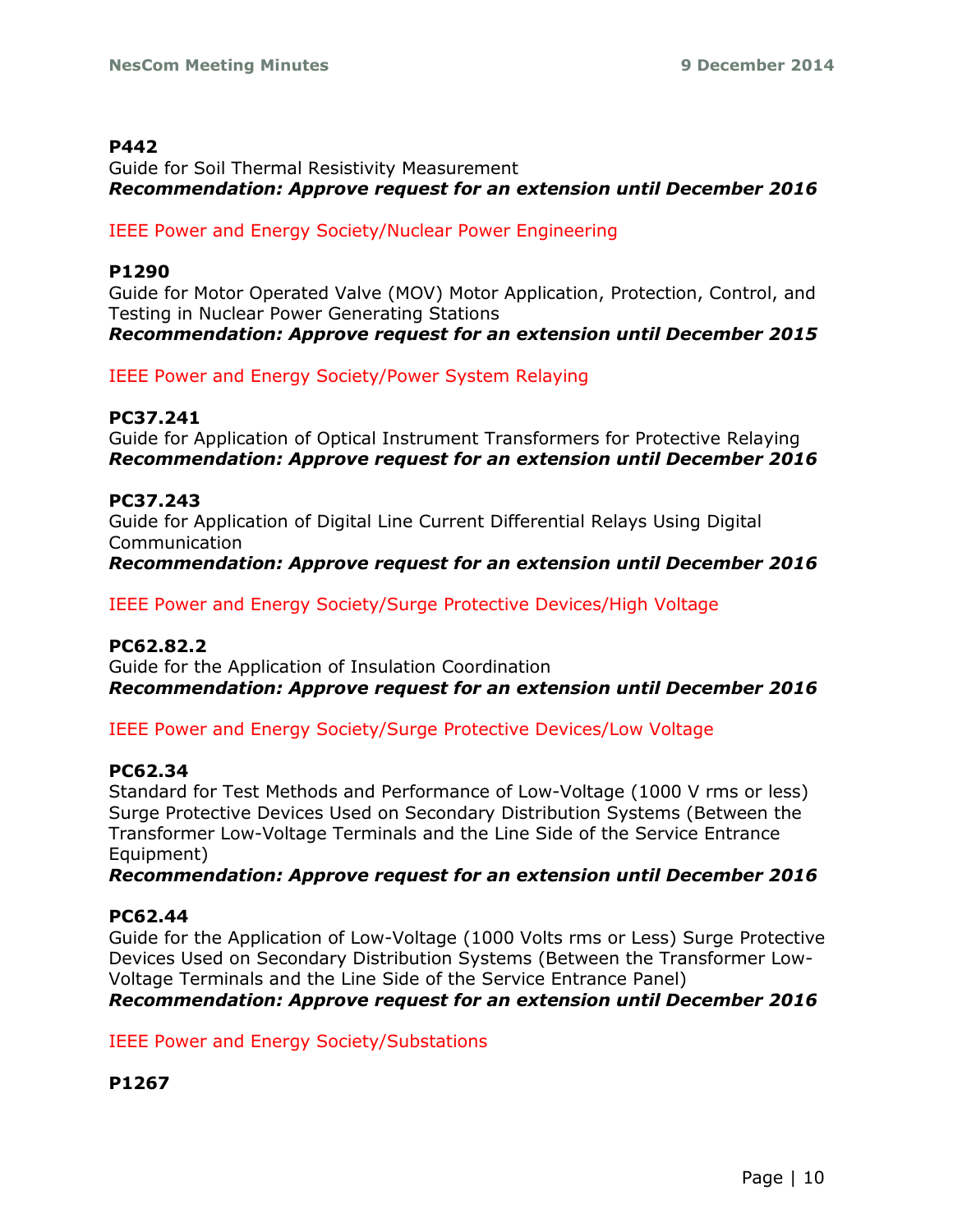Guide for Development of Specification for Turnkey Substation Projects *Recommendation: Approve request for an extension until December 2016*

#### **1402**

Standard for Physical Security of Electric Power Substations *Recommendation: Approve request for an extension until December 2017*

#### **Motion: To amend the extension request to two years so the PAR will expire at the end of 2017. Upon vote, the motion passed.**

#### **P1527**

Recommended Practice for the Design of Buswork Located in Seismically Active Areas

*Recommendation: Approve request for an extension until December 2016*

#### **P1821**

Guide for Usage of Design Tools for Power Electronic Building Blocks (PEBB) and PEBB Based Systems

#### *Recommendation: Defer until January 2015 Continuous Process teleconference*

#### **PC37.122.4**

Application and User Guide for Gas-Insulated Transmission Lines (GIL), Rated 72.5 kV and Above

*Recommendation: Approve request for an extension until December 2015*

#### **PC37.123**

Guide for Specifications for High Voltage Gas-Insulated Substations Rated 52 kV and Above

*Recommendation: Approve request for an extension until December 2015*

IEEE Power and Energy Society/Switchgear

#### **P62271-37-013**

High-Voltage Switchgear and Controlgear - Part 37-013: Alternating-Current Generator Circuit-Breakers *Recommendation: Approve request for an extension until December 2015*

#### **PC37.20.2**

Standard for Metal-Clad Switchgear *Recommendation: Approve request for an extension until December 2015*

#### **PC37.66**

Standard Requirements for Capacitor Switches for AC Systems (1 kV to 38 kV) *Recommendation: Approve request for an extension until December 2016*

#### **PC37.100.2**

Standard for Common Requirements for Testing of AC Capacitance Current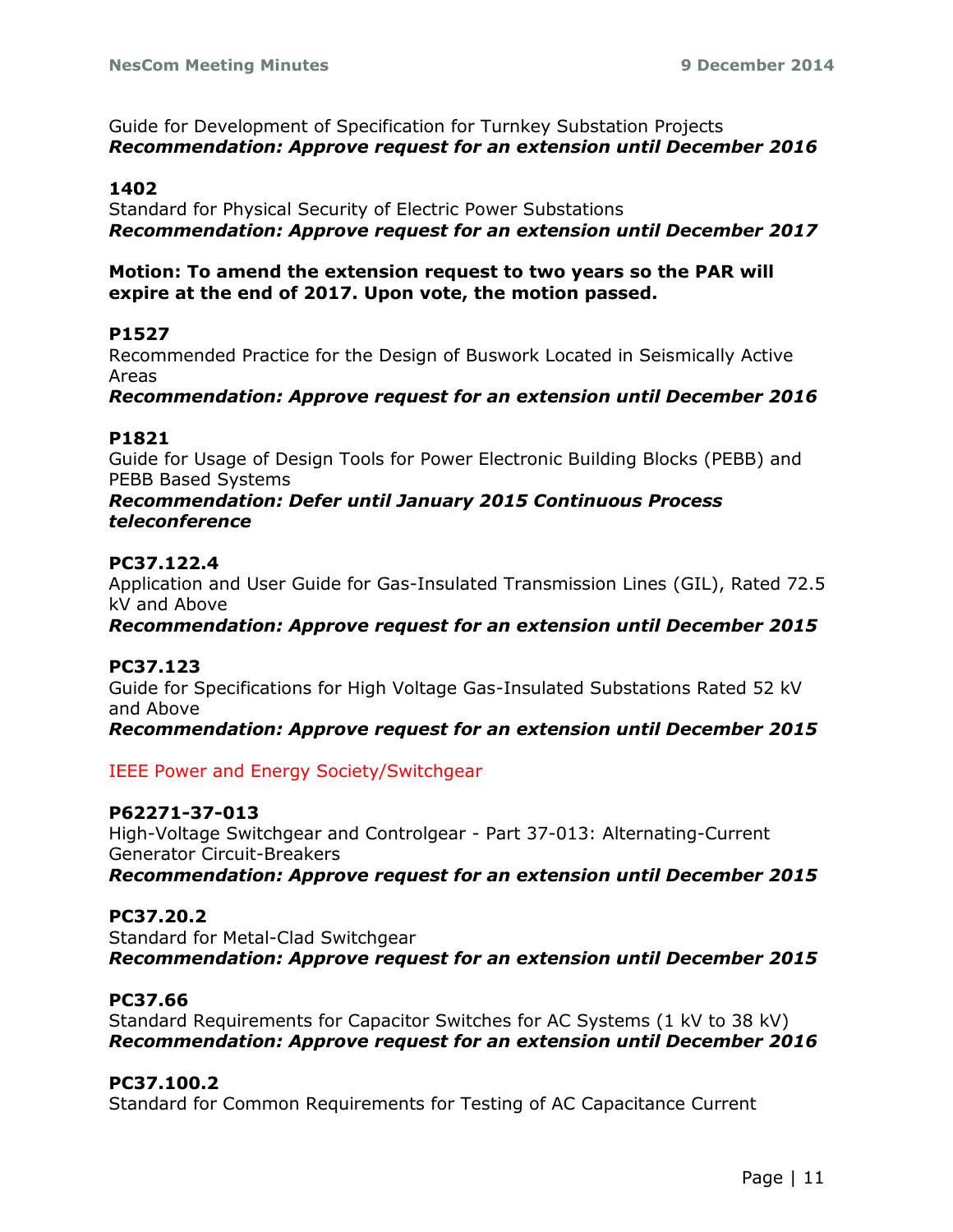### Switching Devices Over 1000 V *Recommendation: Approve request for an extension until December 2016*

IEEE Power and Energy Society/Transmission and Distribution

#### **P430**

Standard Procedures for the Measurement of Radio Noise from Overhead Power Lines and Substations

*Recommendation: Approve request for an extension until December 2016*

#### **P1048**

Guide for Protective Grounding of Power Lines *Recommendation: Defer until January 2015 Continuous Process teleconference*

#### **P1829**

Guide for Conducting Corona Tests on Hardware for Overhead Transmission Lines and Substations

*Recommendation: Approve request for an extension until December 2016*

#### IEEE Power and Energy Society/Transformers

#### **PC57.13**

Standard Requirements for Instrument Transformers *Recommendation: Approve request for an extension until December 2016*

#### **PC57.13.7**

Standard for Current Transformers with a Maximum mA Secondary Current of 250 mA

*Recommendation: Approve request for an extension until December 2016* 

**Motion: To amend the extension request to two years instead of one year. Upon vote, the motion passed.**

#### **PC57.104**

Guide for the Interpretation of Gases Generated in Oil-Immersed Transformers *Recommendation: Approve request for an extension until December 2017*

#### **C57.153**

Guide for Paralleling Regulating Transformers *Recommendation: Approve request for an extension until December 2015*

#### IEEE Power Electronics Society/Standards Committee

#### **P1789**

Recommended Practices of Modulating Current in High Brightness LEDs for Mitigating Health Risks to Viewers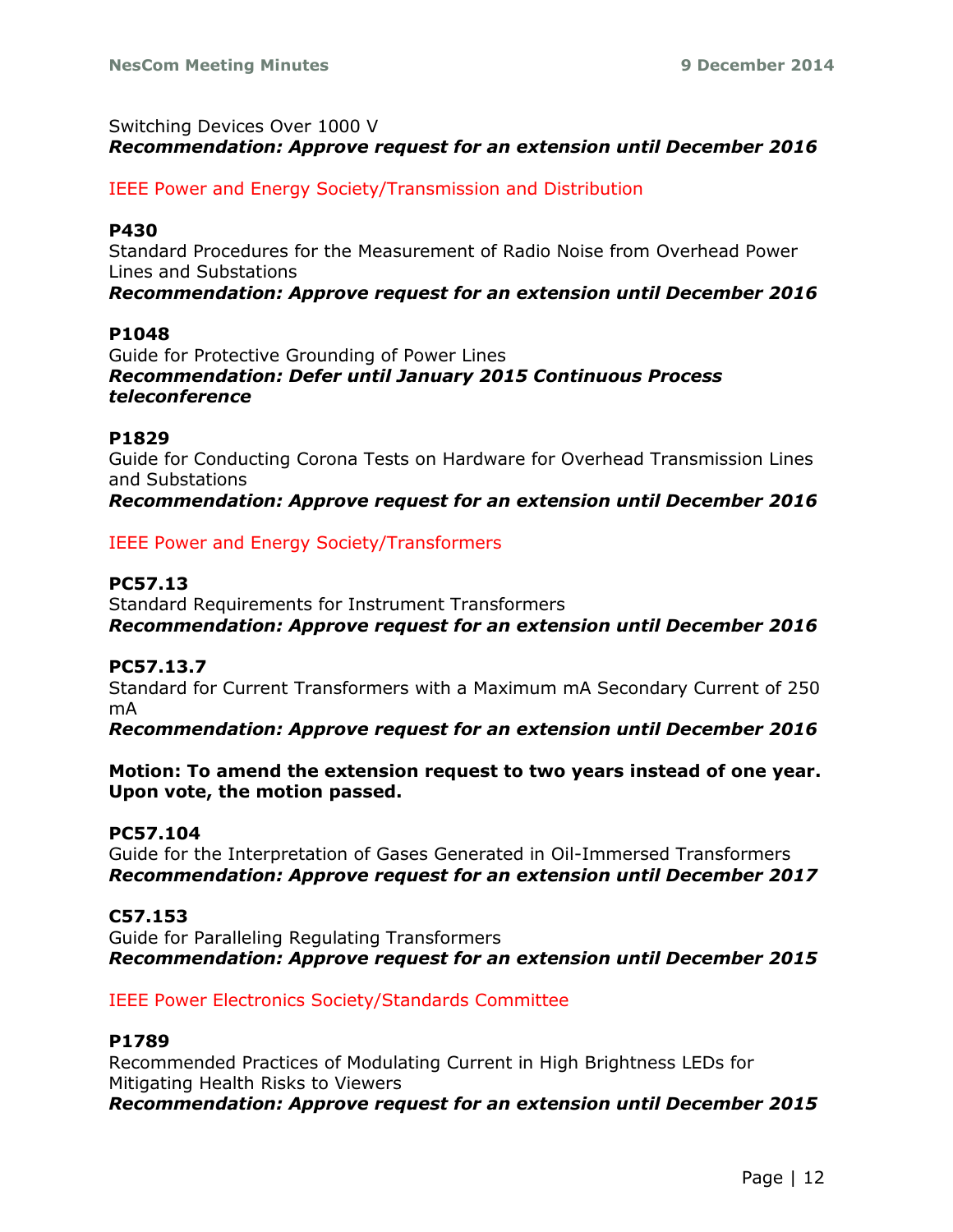IEEE-SASB Coordinating Committees/SCC20 - Test and Diagnosis for Electronic **Systems** 

### **P1671.5**

Standard for Automatic Test Markup Language (ATML) Test Adaptor Description *Recommendation: Approve request for an extension until December 2015*

### **P1671.6**

Standard for Automatic Test Markup Language (ATML) Test Station Description *Recommendation: Approve request for an extension until December 2015*

IEEE-SASB Coordinating Committees/SCC21 - Fuel Cells, Photovoltaics, Dispersed Generation, and Energy Storage

## **P1547.8**

Recommended Practice for Establishing Methods and Procedures that Provide Supplemental Support for Implementation Strategies for Expanded Use of IEEE Standard 1547

*Recommendation: Approve request for an extension until December 2015*

#### **P2030.2**

Guide for the Interoperability of Energy Storage Systems Integrated with the Electric Power Infrastructure

*Recommendation: Approve request for an extension until December 2015*

IEEE-SASB Coordinating Committees/SCC39 - International Committee on Electromagnetic Safety

#### **PC95.1**

Standard for Safety Levels with Respect to Human Exposure to Electric, Magnetic and Electromagnetic Fields, 0 Hz to 300 GHz

*Recommendation: Approve request for an extension until December 2016*

#### **4.3 New PARs**

IEEE Computer Society/Design Automation

#### **P1800.2**

Standard for Universal Verification Methodology Language Reference Manual *Recommendation: Approve new PAR until December 2018*

IEEE Computer Society/LAN/MAN Standards Committee

#### **P802.1AS-2011/Cor 2**

Standard for Local and Metropolitan Area Networks - Timing and Synchronization for Time-Sensitive Applications in Bridged Local Area Networks - Corrigendum 2: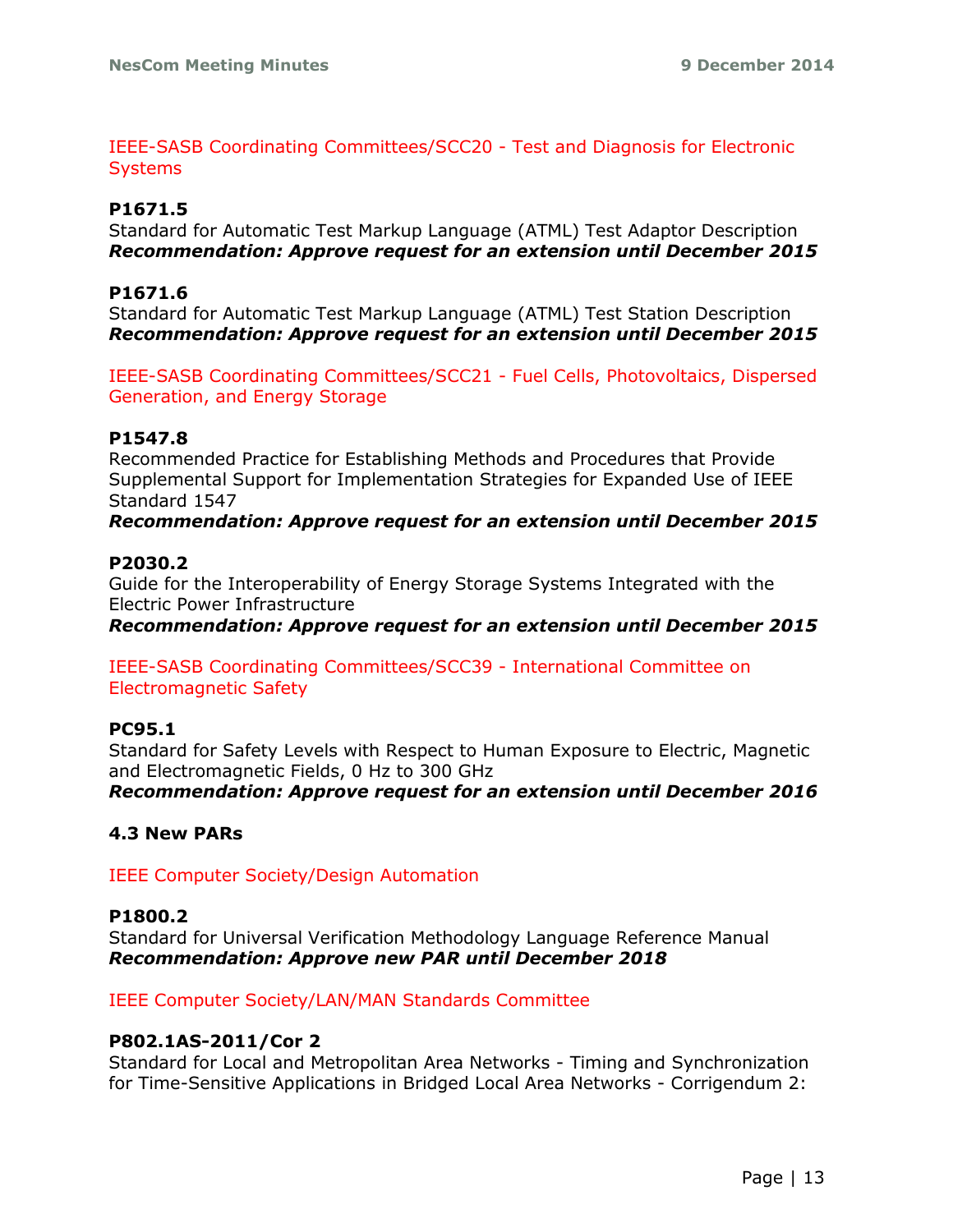### Technical and Editorial Corrections *Recommendation: Approve new PAR until December 2018*

### **P802.3bv**

Standard for Ethernet Amendment: Physical Layer Specifications and Management Parameters for 1000 Mb/s Operation Over Plastic Optical Fiber *Recommendation: Approve new PAR until December 2018*

### **P802.3by**

Standard for Ethernet Amendment: Media Access Control Parameters, Physical Layers and Management Parameters for 25 Gb/s Operation *Recommendation: Approve new PAR until December 2018*

IEEE Computer Society/Microprocessor Standards Committee

### **P1363.3-2013/Cor 1**

Standard for Identity-Based Cryptographic Techniques Using Pairings - Corrigendum 1: Corrections to Citations *Recommendation: Approve new PAR until December 2018*

IEEE Computer Society/Software & Systems Engineering Standards Committee

### **P15026-3**

Adoption of Systems and software engineering --Systems and software assurance - - Part 3: Systems integrity levels *Recommendation: Approve new PAR until December 2018*

## IEEE Computer Society/Standards Activities Board

#### **P1680.6**

Standard for Environmental Assessment of Complex Set Top Boxes *Recommendation: Approve new PAR until December 2018*

## **P1857.7**

Standard for Adaptive Streaming *Recommendation: Approve new PAR until December 2018*

## IEEE Communications Society/Standards Development Board

#### **P1904.3**

Standard for Radio Over Ethernet Encapsulations and Mappings *Recommendation: Approve new PAR until December 2018 [8 in favor, 1 opposed]*

The Working Group Chair for this project, Glen Kramer joined the meeting by phone for the NesCom discussion about the PAR. While the PAR was approved by NesCom, there were questions about the protocol due to the scope overlap with C/LM, specifically the 802.1 and 802.3 Working Groups. The PAR was removed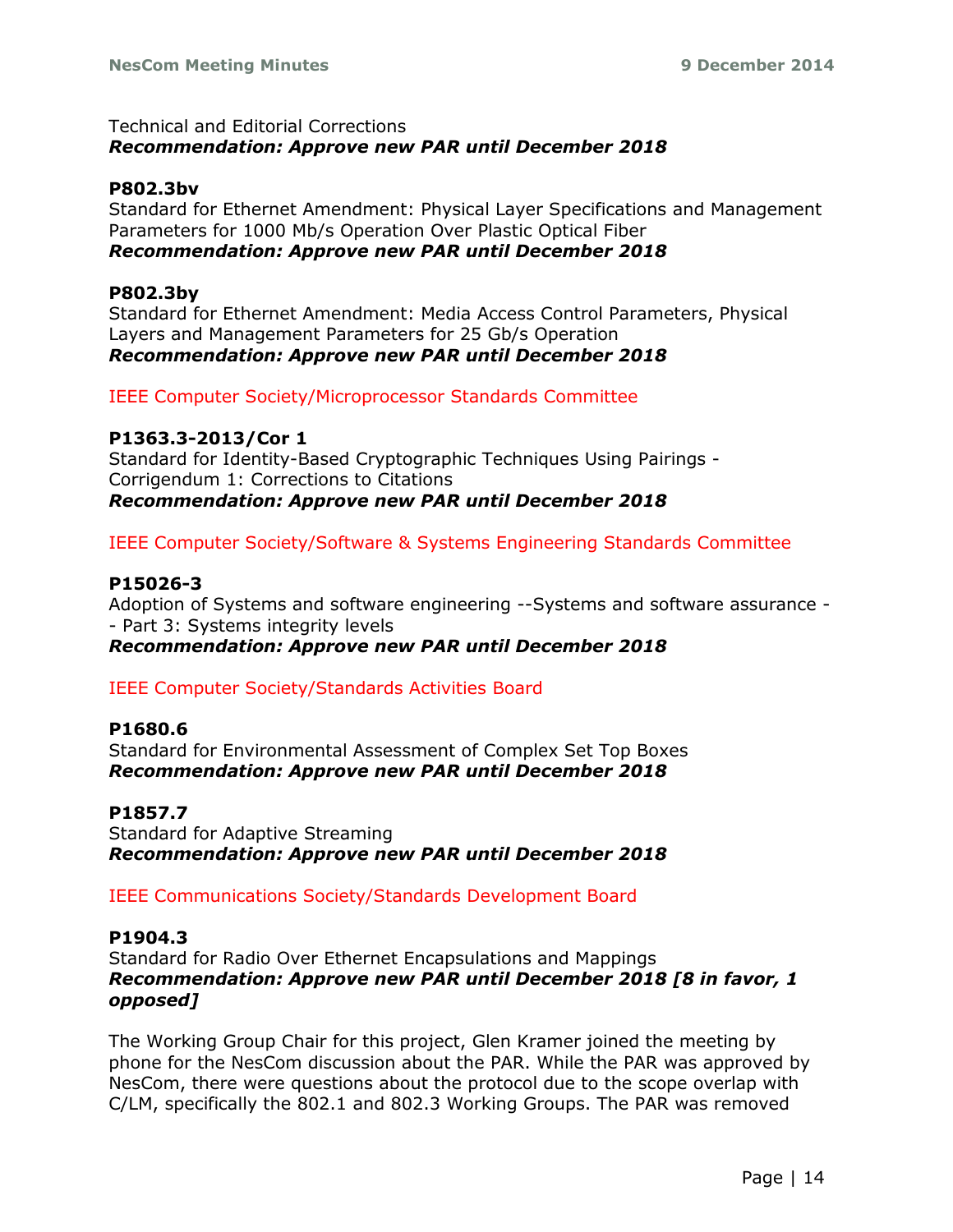from the SASB consent agenda in order to provide an opportunity for SASB to review the PAR separately.

### **P1911.1**

HDBaseT Specification Version 1.1.0 *Recommendation: Approve new PAR until December 2018*

#### **P1911.2**

HDBaseT Specification Version 2.0 *Recommendation: Approve new PAR until December 2018*

### **P1911.3**

Standard for HDBaseT 5Play *Recommendation: Approve new PAR until December 2018*

P1911.1, P1911.2, and P1911.3 are adoption PARs, and the original source of the documents led to a discussion about the types of organizations that IEEE can do adoptions from. It was agreed that the process followed by IEEE upon adoption adds value to the standard, and the source is secondary. Corrections to the three PARs were made during the meeting for inconsistencies and inaccuracies in titles and scopes.

**Motion: Jonathan Goldberg will work with Lisa Weisser to ensure that P1911.1, P1911.2, and P1911.3 are consistent and complete. Upon vote, the motion passed.**

IEEE Engineering in Medicine and Biology Society/IEEE 11073TM Standards **Committee** 

#### **P11073-10702**

Standard for Domain Information & Service Model for Service-Oriented Point-of-Care Medical Device Communication

*Recommendation: Approve new PAR until December 2018*

#### **P11073-20601-2014/Cor 1**

Health Informatics - Personal Health Device Communication - Part 20601: Application Profile- Optimized Exchange Protocol - Corrigendum 1 *Recommendation: Approve new PAR until December 2018*

#### **P11073-20701**

Standard for Service-Oriented Medical Device Exchange Architecture & Protocol Binding

*Recommendation: Approve new PAR until December 2018*

#### **P11073-20702**

Standard for Medical Devices Communication Profile for Web Services *Recommendation: Approve new PAR until December 2018*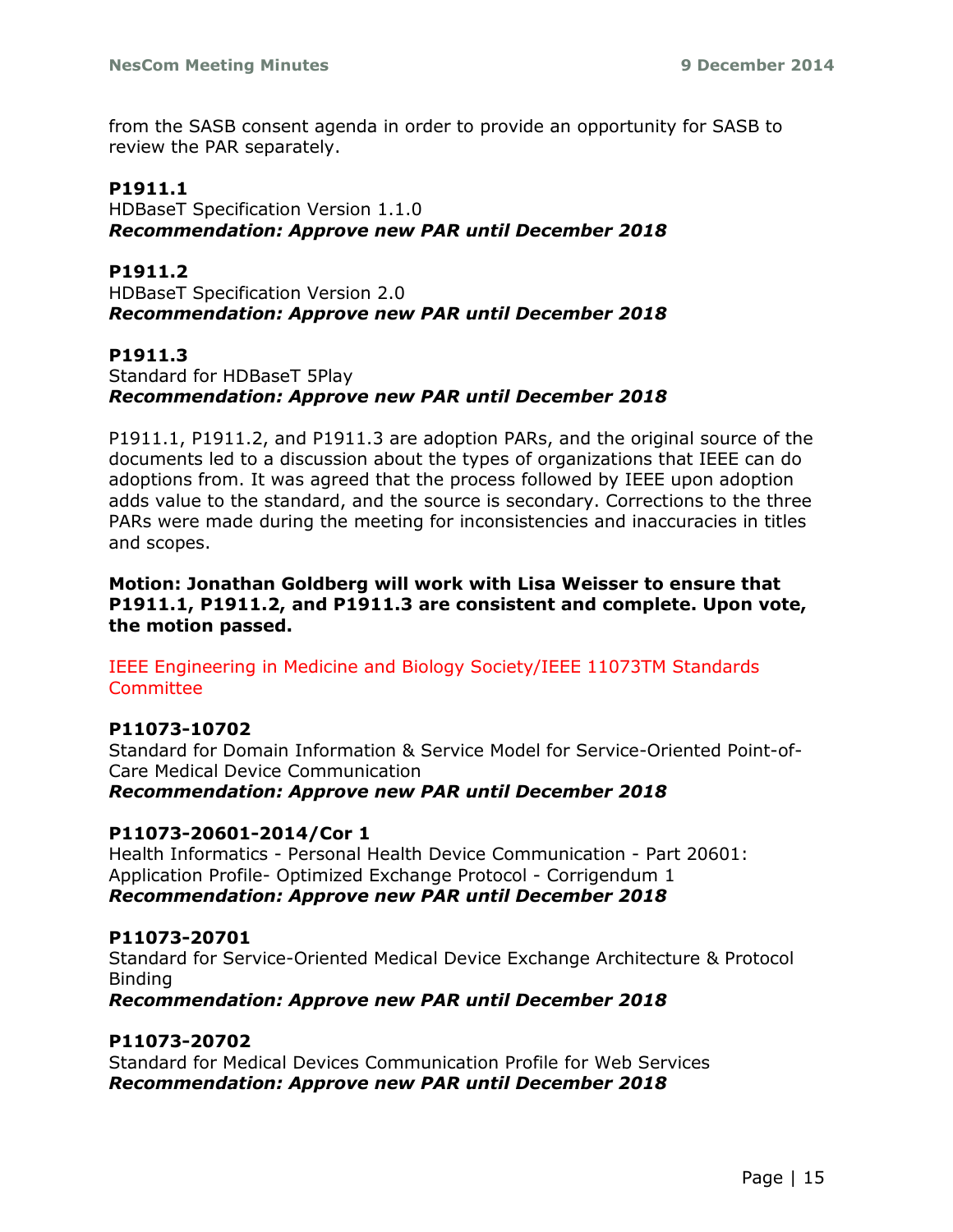### *IEEE Engineering in Medicine and Biology Society/Standards Committee*

#### **P1847**

Recommended Practice for Common Framework of Location-Based Services (LBS) for Healthcare

### *Recommendation: Approve new PAR until December 2018*

*IEEE-SASB Coordinating Committees/SCC20 - Test and Diagnosis for Electronic Systems*

### **P1514**

Recommended Practice for the Design and Integration of Fixtures Applied to Generic Test Interfaces of Automatic Test Systems *Recommendation: Approve new PAR until December 2018*

IEEE Vehicular Technology Society/Rail Transportation Standards Committee

### **P1653.5**

Recommended Practice for Controlled Rectifiers for Traction Power Substation Applications

*Recommendation: Defer until January 2015 Continuous Process teleconference*

#### **4.4 PARs for the Revision of Standards**

IEEE Computer Society/LAN/MAN Standards Committee

#### **P802.1AB**

Standard for Local and Metropolitan Area Networks - Station and Media Access Control Connectivity Discovery

*Recommendation: Approve PAR for the revision of a standard until December 2018*

### **P802.15.7**

Standard for Short-Range Wireless Optical Communication *Recommendation: Approve PAR for the revision of a standard until December 2018*

### IEEE Engineering in Medicine and Biology Society/IEEE 11073TM Standards **Committee**

## **P11073-10417**

Health Informatics - Personal Health Device Communication Part 10417: Device Specialization -Glucose Meter

*Recommendation: Approve PAR for the revision of a standard until December 2018*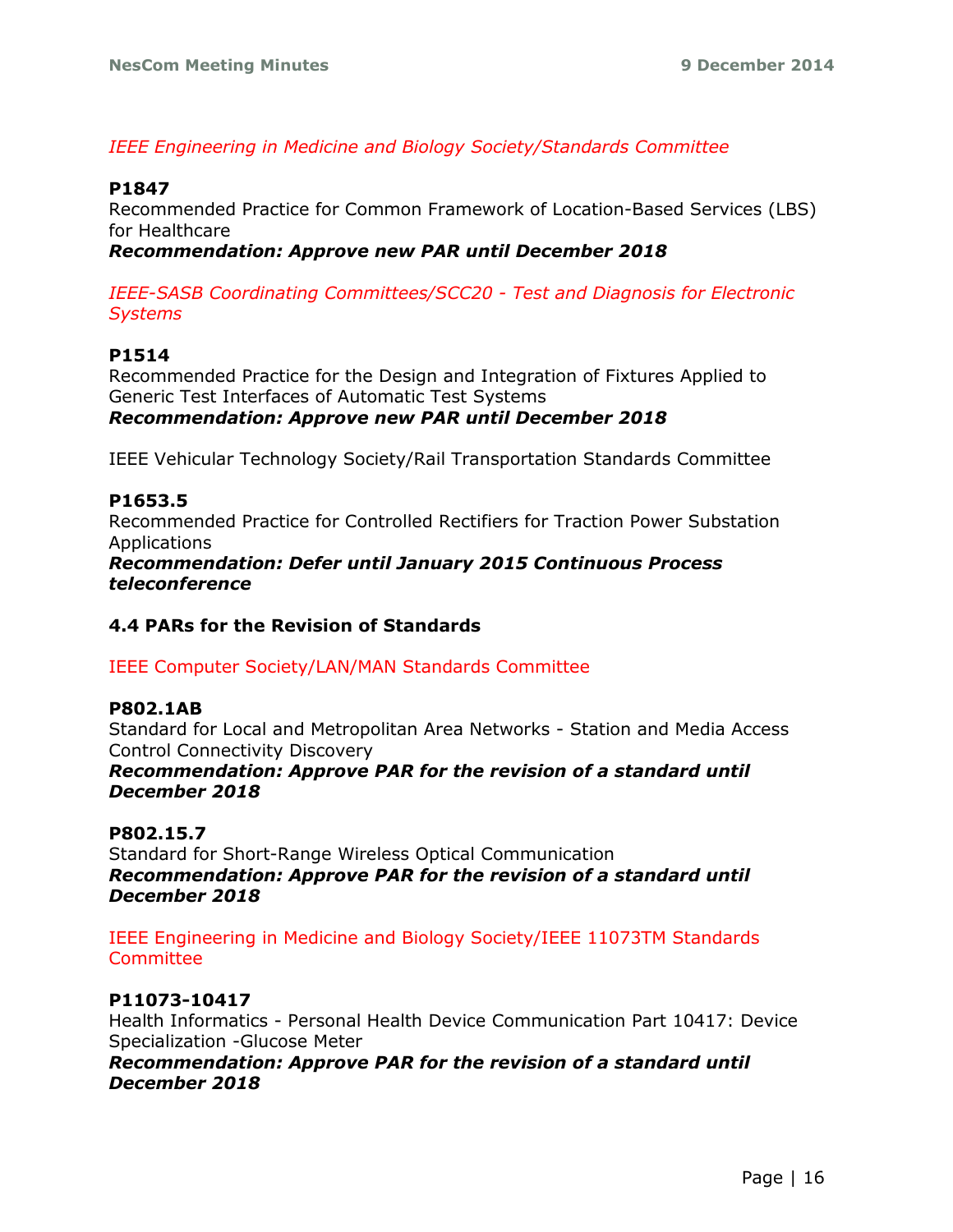### IEEE Power and Energy Society/Insulated Conductors

### **P1202**

Standard for Testing Flame-Propagation and Smoke Generation of Cable or Splices/Connectors

*Recommendation: Approve PAR for the revision of a standard until December 2018*

IEEE Power and Energy Society/Substations

### **P1613.1**

Standard Environmental and Electromagnetic Compatibility (EMC) Testing Requirements for Intelligent Electronic Devices (IEDs) Installed in Transmission and Distribution Facilities

*Recommendation: Conditionally approve PAR for the revision of a standard until December 2018; contingent upon staff making one minor edit to the PAR to spell out IED in the scope [7 in favor, 2 opposed]*

### **PC37.2**

Standard Electrical Power System Device Function Numbers, Acronyms, and Contact Designations

*Recommendation: Approve PAR for the revision of a standard until December 2018*

IEEE Power and Energy Society/Switchgear

#### **PC37.12**

Guide for Specifications of High-Voltage Circuit Breakers (Over 1000 Volts) *Recommendation: Approve PAR for the revision of a standard until December 2018*

#### **PC37.13.1**

Standard for Definite-Purpose Switching Devices for Use in Metal-Enclosed Low-Voltage (1000 Vac and Below) Power Circuit Breaker Switchgear *Recommendation: Approve PAR for the revision of a standard until December 2018*

#### IEEE Power and Energy Society/Transformers

### **PC57.129**

Converter Transformers for HVDC Applications *Recommendation: Approve PAR for the revision of a standard until December 2018*

IEEE-SASB Coordinating Committees/SCC21 - Fuel Cells, Photovoltaics, Dispersed Generation, and Energy Storage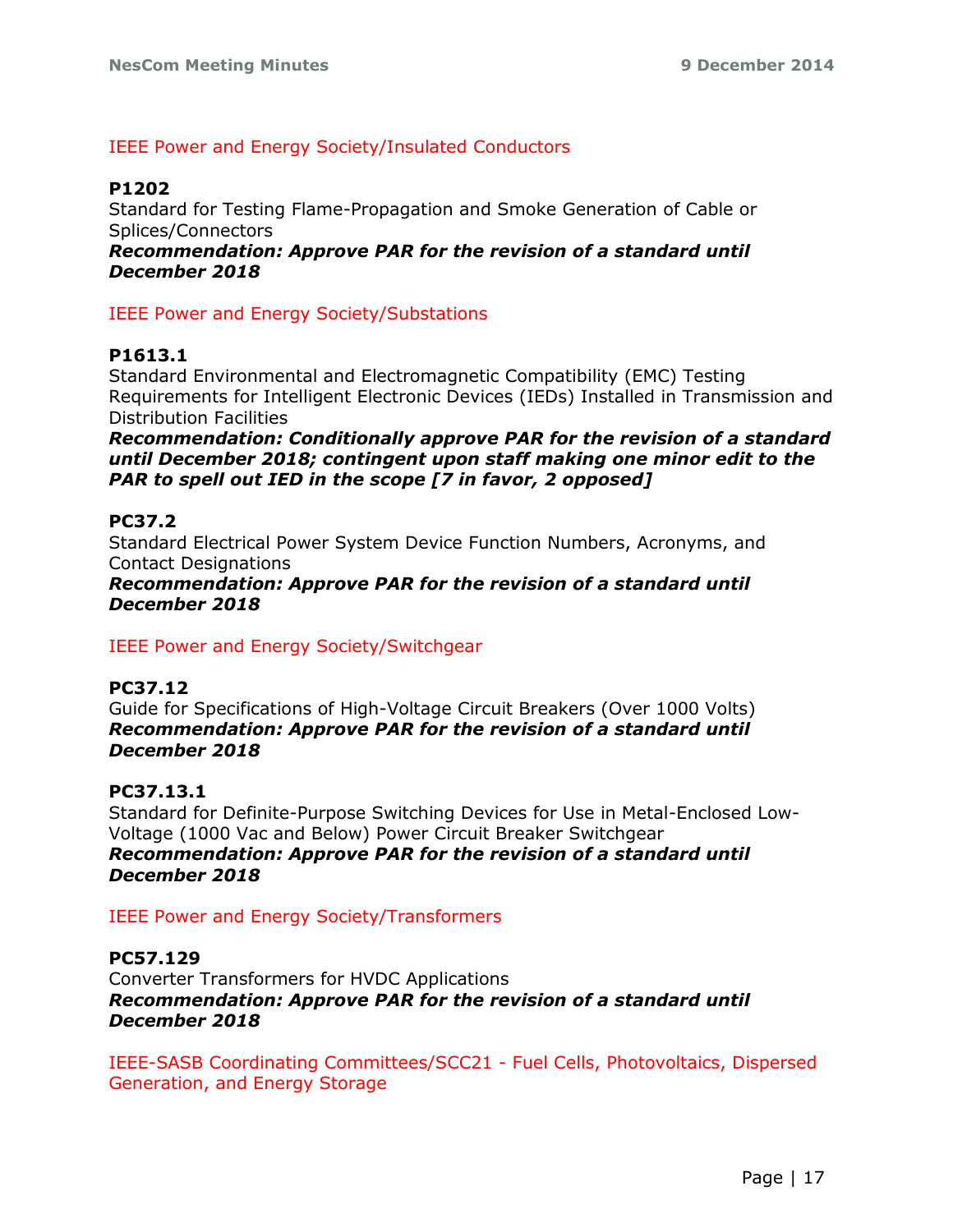## **P1547.1**

Standard Conformance Test Procedures for Equipment Interconnecting Distributed Energy Resources with Electric Power Systems and Associated Interfaces *Recommendation: Approve PAR for the revision of a standard until December 2018*

IEEE Vehicular Technology Society/Intelligent Transportation Systems

## **P1609.2**

Standard for Wireless Access in Vehicular Environments - Security Services for Applications and Management Messages

### *Recommendation: Approve PAR for the revision of a standard until December 2018*

## **P1609.3**

Standard for Wireless Access in Vehicular Environments (WAVE) - Networking Services

#### *Recommendation: Approve PAR for the revision of a standard until December 2018*

## **4.4.1 1613.1 JSA**

NesCom reviewed the JSA for P1613.1 and agreed that it was completed correctly.

## **5 OLD BUSINESS**

## **5.1 Ad Hoc to review Joint Sponsorship Agreement template instructional text**

Peter Balma, Chair of this Ad Hoc, reported that the Ad Hoc has reviewed the Joint Sponsorship Agreement (JSA) instructions and content and determined that the content can all be considered non-modifiable. As such, there is no longer a need for a separate JSA form. Necessary concepts can be included directly into P&P documents related to co-sponsored projects. Also, the PAR will retain information on co-sponsors at the project level.

In addition, it was agreed that staff will draft language to incorporate the clauses from the JSA into the OpMan section on co-sponsored projects. There was a request by NesCom to see the proposed language at the next NesCom meeting, prior to staff bringing the proposed changes to the March 2015 ProCom meeting.

As this next step became a staff function, the Ad Hoc, which also included Matt Ceglia, Karen Evangelista, Jonathan Goldberg, Mike Kipness, Dave Ringle, Erin Spiewak, and Lisa Weisser, was disbanded with thanks.

## **6 NEW BUSINESS**

#### **6.1 Review NesCom Conventions**